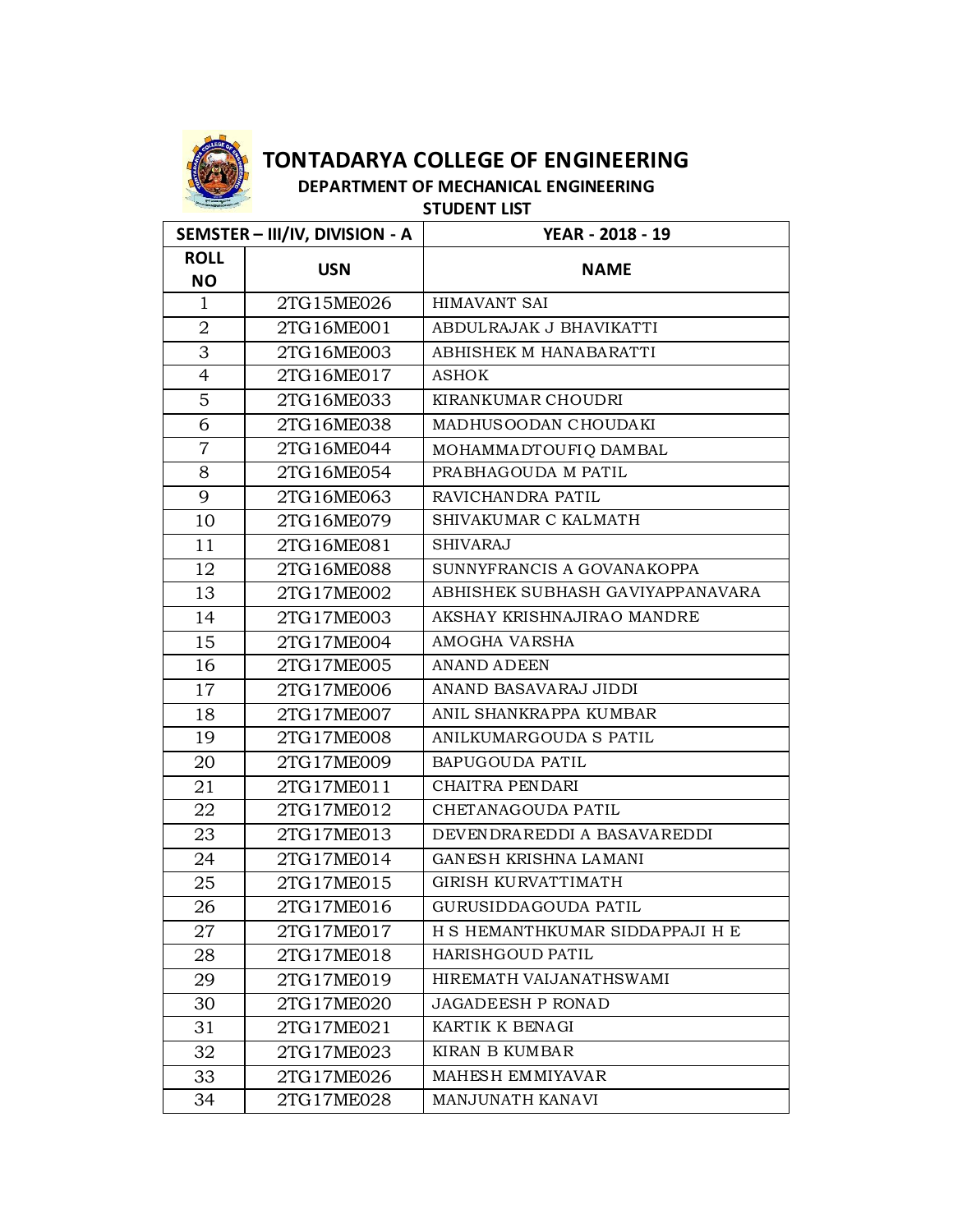| 35 | 2TG17ME029 | MANUJAGOUDA F KAREGOUDAR   |
|----|------------|----------------------------|
| 36 | 2TG17ME031 | NAVEENKUMAR HADLI          |
| 37 | 2TG17ME036 | PUSHPAK P                  |
| 38 | 2TG17ME037 | PUTTARAJ B KARISAKRANNAVAR |
| 39 | 2TG17ME050 | <b>SATWIKA</b>             |
| 40 | 2TG18ME402 | AYUB S BIJAPUR             |
| 41 | 2TG18ME416 | REKHA RAMAPPA BARAKERA     |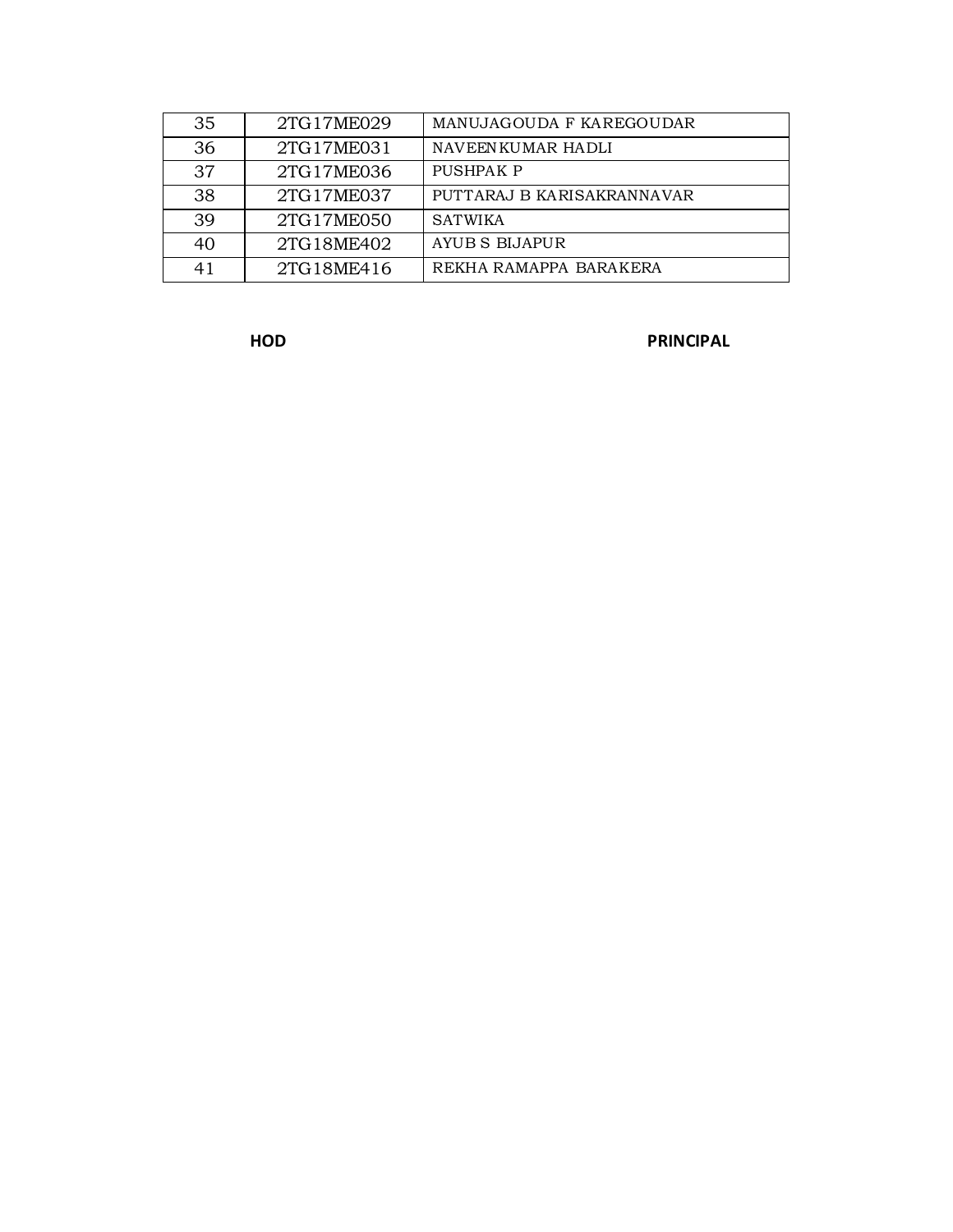

**DEPARTMENT OF MECHANICAL ENGINEERING** 

**STUDENT LIST**

|                | SEMESTER - III/IV, DIVISION - B | YEAR - 2018 - 19                    |
|----------------|---------------------------------|-------------------------------------|
| <b>ROLL NO</b> | <b>USN</b>                      | <b>NAME</b>                         |
| $\mathbf{1}$   | 2TG15ME004                      | <b>AMIT S KHARATE</b>               |
| $\overline{2}$ | 2TG15ME064                      | <b>RIYAZ S YALAVATTI</b>            |
| $\mathbf{3}$   | 2TG16ME007                      | <b>AFZAL MANIYAR</b>                |
| 4              | 2TG17ME010                      | <b>BASAVARAJ CHOURI</b>             |
| 5              | 2TG17ME030                      | NAVEEN A RATHOD                     |
| 6              | 2TG17ME032                      | NAVEENKUMAR NAYAK                   |
| 7              | 2TG17ME035                      | PRAVEEN WARAD                       |
| 8              | 2TG17ME038                      | RACHAPPA A SHETAGAR                 |
| 9              | 2TG17ME039                      | RAJENDRA S AMMINABHAVI              |
| 10             | 2TG17ME040                      | <b>RAKESH C HIREMATH</b>            |
| 11             | 2TG17ME041                      | RAMMANOHAR S HOSALLI                |
| 12             | 2TG17ME042                      | RAVI HANAMANTH KODABAGI             |
| 13             | 2TG17ME043                      | <b>SACHIN NAROJI</b>                |
| 14             | 2TG17ME044                      | SAGAR MAHANTAPPA JIDDI              |
| 15             | 2TG17ME045                      | SAI SUJANKUMAR                      |
| 16             | 2TG17ME047                      | SANGAMESH MENASAGI                  |
| 17             | 2TG17ME048                      | SANTOSH B CHIKKOPPAD                |
| 18             | 2TG17ME055                      | SIDDALINGESH                        |
| 19             | 2TG17ME056                      | SIDDALINGESH S KABBURAMATH          |
| 20             | 2TG17ME057                      | <b>SUJAND SOUZA</b>                 |
| 21             | 2TG17ME058                      | SUNIL AMATEPPANAVAR                 |
| 22             | 2TG17ME059                      | <b>SURAJKUMAR B S</b>               |
| 23             | 2TG17ME060                      | <b>VIJAYKUMAR TOTAGER</b>           |
| 24             | 2TG17ME061                      | <b>VIJAYKUMAR MALLAPPA HUBBALLI</b> |
| 25             | 2TG17ME062                      | VINODA N NEELAGUNDA                 |
| 26             | 2TG17ME063                      | <b>VISHAL Y KENCHANNAVAR</b>        |
| 27             | 2TG17ME064                      | <b>VISHWANATH HUGAR</b>             |
| 28             | 2TG17ME065                      | ANANDAGOUDA PATIL                   |
| 29             | 2TG18ME400                      | <b>ABHISHEK GOUDA A</b>             |
| 30             | 2TG18ME401                      | ANNAPPA BHAJANTRI                   |
| 31             | 2TG18ME403                      | EJAJAHMAD SHAREEF                   |
| 32             | 2TG18ME404                      | JEEVAN MARA                         |
| 33             | 2TG18ME405                      | <b>K NIKHIL KUMAR</b>               |
| 34             | 2TG18ME406                      | KALYANKUMAR SAJJANAR                |
| 35             | 2TG18ME407                      | <b>KRISHNA ILAGER</b>               |
| 36             | 2TG18ME408                      | MANJUNATH CHANDRAKANT MANVI         |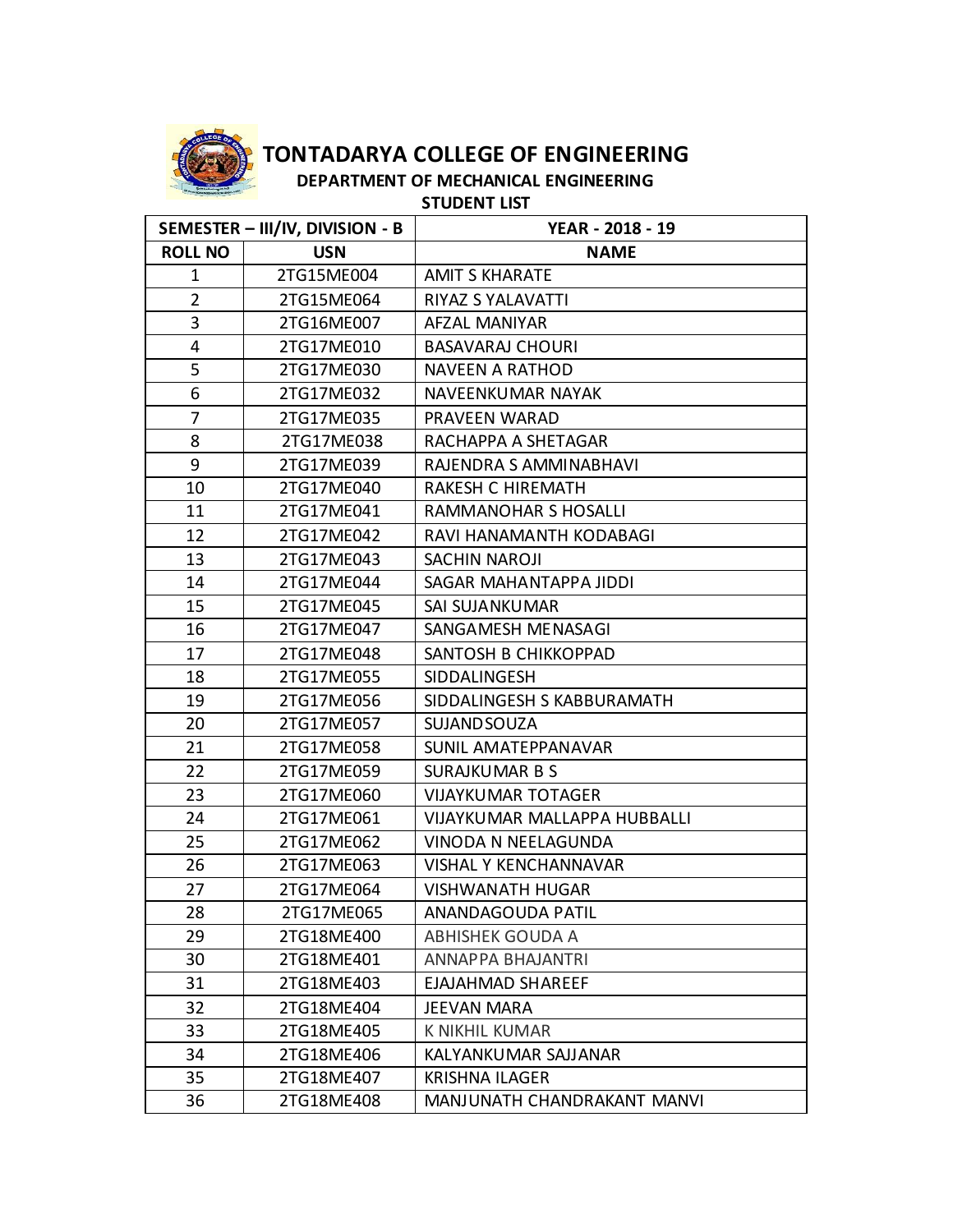| 37 | 2TG18ME409 | <b>MANJUNATHA GOUDA</b>        |
|----|------------|--------------------------------|
| 38 | 2TG18ME410 | NANDEESH K V                   |
| 39 | 2TG18ME411 | NAVIDAHMED VARAVI              |
| 40 | 2TG18ME412 | PRAKASH MANDANAVAR             |
| 41 | 2TG18ME413 | <b>PUNEET V KADI</b>           |
| 42 | 2TG18ME414 | RAGHAVENDRA B                  |
| 43 | 2TG18ME417 | S SHARANABASAVA                |
| 44 | 2TG18ME418 | SAGAR B MARADAGI               |
| 45 | 2TG18ME419 | <b>SHARANAPPA GANIGER</b>      |
| 46 | 2TG18ME420 | SHIVAKUMAR POOJAR              |
| 47 | 2TG18ME421 | SHRIMANTAGOUDA Y RAYANAGOUDRA  |
| 48 | 2TG18ME422 | <b>VENKATESH</b>               |
| 49 | 2TG18ME423 | VISHALAKUMAR BASATTEPPA ANGADI |
| 50 | 2TG18ME424 | VISWANATH HADIMANI             |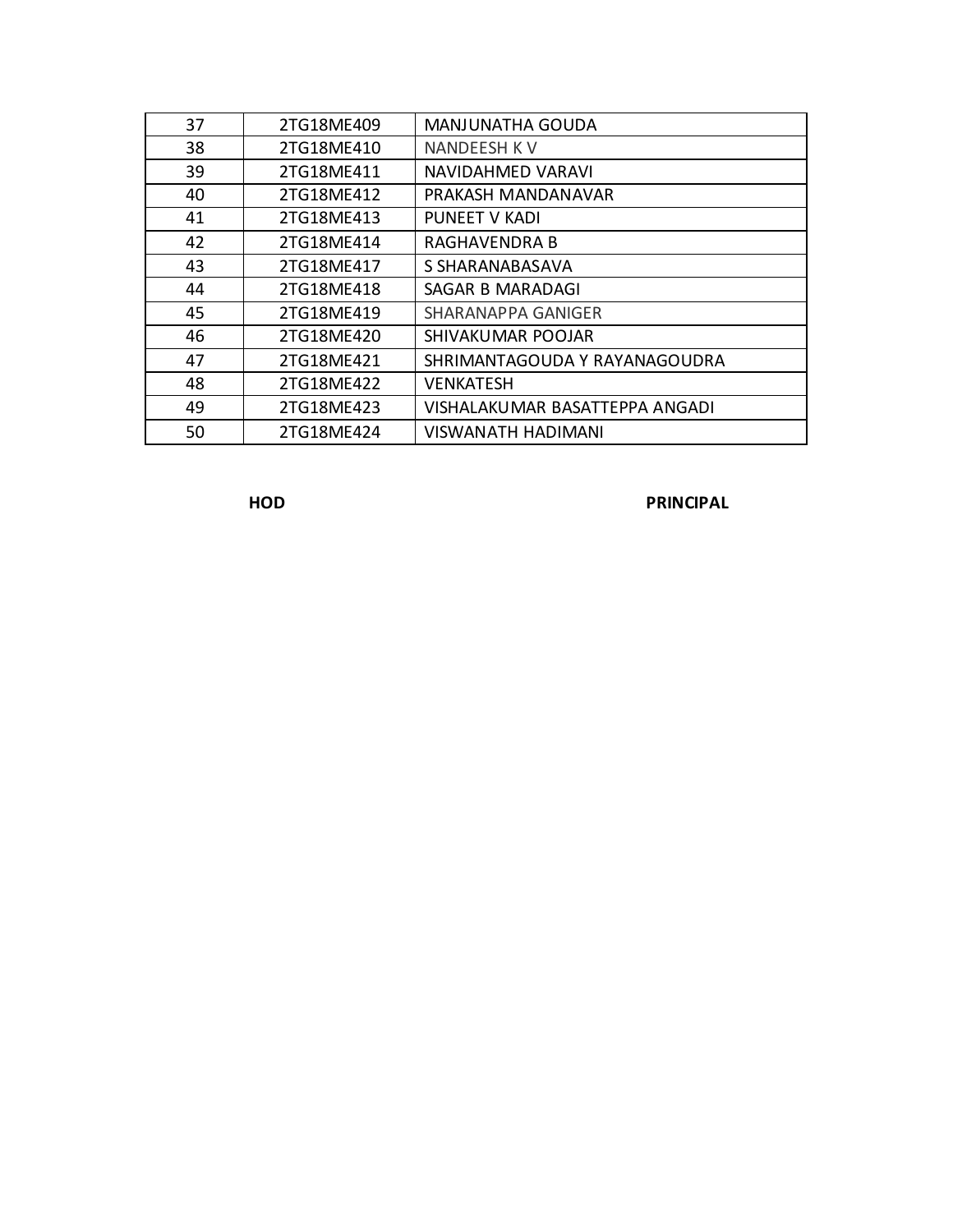

**DEPARTMENT OF MECHANICAL ENGINEERING** 

**STUDENT LIST**

| SEMESTER - V/VI, DIVISION - A |            | YEAR - 2018 - 19              |
|-------------------------------|------------|-------------------------------|
| <b>ROLL NO</b>                | <b>USN</b> | <b>NAME</b>                   |
| 1                             | 2TG15ME017 | <b>CALEB S KIRBY</b>          |
| $\overline{2}$                | 2TG15ME019 | <b>DARSHAN</b>                |
| 3                             | 2TG15ME023 | <b>FAROOQAHMED B MANIYAR</b>  |
| 4                             | 2TG15ME038 | <b>MD MAZHAR</b>              |
| 5                             | 2TG15ME048 | PRAJWAL                       |
| 6                             | 2TG15ME049 | PRASAD M VARIKALLMATH         |
| 7                             | 2TG15ME052 | <b>RAHUL Y HUILGOL</b>        |
| 8                             | 2TG15ME062 | RAVI SOMANAVAR                |
| 9                             | 2TG15ME066 | <b>SACHIN K MULAGUND</b>      |
| 10                            | 2TG15ME067 | <b>SACHIN M KADAPUR</b>       |
| 11                            | 2TG15ME093 | SUNILKUMAR A RADDER           |
| 12                            | 2TG15ME097 | <b>VASANTKUMAR S M</b>        |
| 13                            | 2TG15ME098 | <b>VEERESH B RANJANAGI</b>    |
| 14                            | 2TG15ME102 | <b>VINAYAK KATARKI</b>        |
| 15                            | 2TG15ME105 | <b>VISHAL H BAJANTRI</b>      |
| 16                            | 2TG15ME110 | PAVANKUMAR ANKAD              |
| 17                            | 2TG16ME002 | <b>ABHISHEK G PATIL</b>       |
| 18                            | 2TG16ME006 | ADARSH A BASAVANAGUDI         |
| 19                            | 2TG16ME008 | AKSHAYKUMAR VEARNEKAR         |
| 20                            | 2TG16ME009 | ALIYA T KOUJAGERI             |
| 21                            | 2TG16ME010 | ALLABAKSHU NADAF              |
| 22                            | 2TG16ME012 | ANAND ANAGOUDR                |
| 23                            | 2TG16ME013 | ANILKUMAR ANNIGERI            |
| 24                            | 2TG16ME014 | ANILKUMAR JIGALUR             |
| 25                            | 2TG16ME019 | AVINASH VEERESH KURAHATTI     |
| 26                            | 2TG16ME022 | CHANNABASAYYA HIREMATH        |
| 27                            | 2TG16ME024 | DEVEGOUDA B SHIVANAGOUDRA     |
| 28                            | 2TG16ME026 | <b>GANGADHAR MULIMANI</b>     |
| 29                            | 2TG16ME027 | <b>GAONKAR VAIBHAV VISHNU</b> |
| 30                            | 2TG16ME028 | <b>GURUPRASAD CHABBI</b>      |
| 31                            | 2TG16ME029 | H S LOKESH                    |
| 32                            | 2TG16ME031 | <b>KARTIK GOSAL</b>           |
| 33                            | 2TG16ME032 | KIRAN K MARANGAPPANAVAR       |
| 34                            | 2TG16ME035 | <b>KOTRESH AYYANAVAR</b>      |
| 35                            | 2TG16ME036 | KUMARSWAMI NAMASTEMATH        |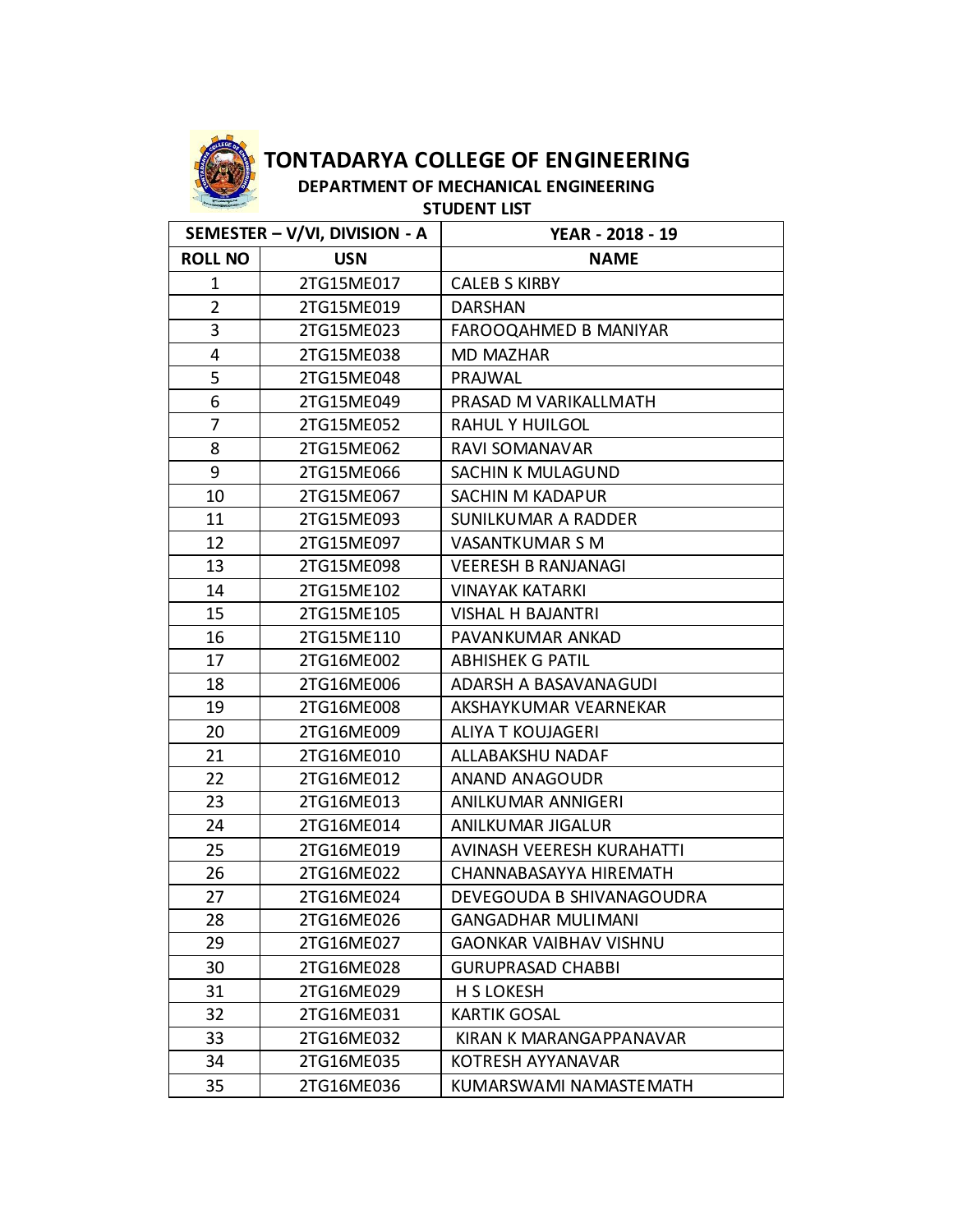| 36 | 2TG16ME037 | MADHUKUMARA M                  |
|----|------------|--------------------------------|
| 37 | 2TG16ME039 | <b>MAHENDRA S PADANOOR</b>     |
| 38 | 2TG16ME043 | MOHAMMADSHAHID NAWAB           |
| 39 | 2TG16ME045 | MOHAMMADZIA A SUNNY            |
| 40 | 2TG16ME046 | <b>MOHANKUMAR B K</b>          |
| 41 | 2TG16ME064 | RITESH R KURADEKAR             |
| 42 | 2TG16ME090 | <b>VEERANNA B DHANNUR</b>      |
| 43 | 2TG16ME091 | <b>VEERESH BANDI</b>           |
| 44 | 2TG16ME096 | <b>BARAMAAPPA G MATTIKATTI</b> |
| 45 | 2TG16ME417 | NIKHILKUMAR S HELAVI           |
| 46 | 2TG16ME430 | SHASHIKUMAR AGADI              |
| 47 | 2TG17ME401 | ARUNKUMAR KSHATRIYA            |
| 48 | 2TG17ME403 | <b>CHAITANYA K</b>             |
| 49 | 2TG17ME404 | <b>GIRISH N</b>                |
| 50 | 2TG17ME406 | <b>HARISH KALABURGI</b>        |
| 51 | 2TG17ME409 | <b>KALLAPPA BADIGER</b>        |
| 52 | 2TG17ME411 | MOHAMMED UMARFARUQ R S         |
| 53 | 2TG17ME412 | <b>MURALI KRISHNA</b>          |
| 54 | 2TG17ME415 | <b>OMKAR U LADWA</b>           |
| 55 | 2TG17ME416 | PRASADKUMAR                    |
| 56 | 2TG17ME419 | RAVIKUMAR V SHIDNEKOPPA        |
| 57 | 2TG17ME421 | <b>ROHAN P SHIRALKAR</b>       |
| 58 | 2TG17ME422 | RUDRAYYA S LAKKALAKATTIMATH    |
| 59 | 2TG17ME423 | SAGAR KULKARNI                 |
| 60 | 2TG17ME425 | SALMAN M RON                   |
| 61 | 2TG17ME427 | SIDDAPPA M HALLI               |
| 62 | 2TG17ME428 | <b>SITARA S</b>                |
| 63 | 2TG17ME432 | <b>SUSHMA</b>                  |
| 64 | 2TG17ME433 | <b>SWAROOP</b>                 |
| 65 | 2TG17ME434 | <b>VADIRAJ S KUNDAGOL</b>      |
| 66 | 2TG17ME436 | <b>VEERESH BEELAGI</b>         |
| 67 | 2TG17ME438 | <b>VINAY N SHINDE</b>          |
| 68 | 2TG17ME439 | <b>VINAYAK KARUR</b>           |
| 69 | 2TG17ME441 | <b>ZAKIRHUSEN YELUR</b>        |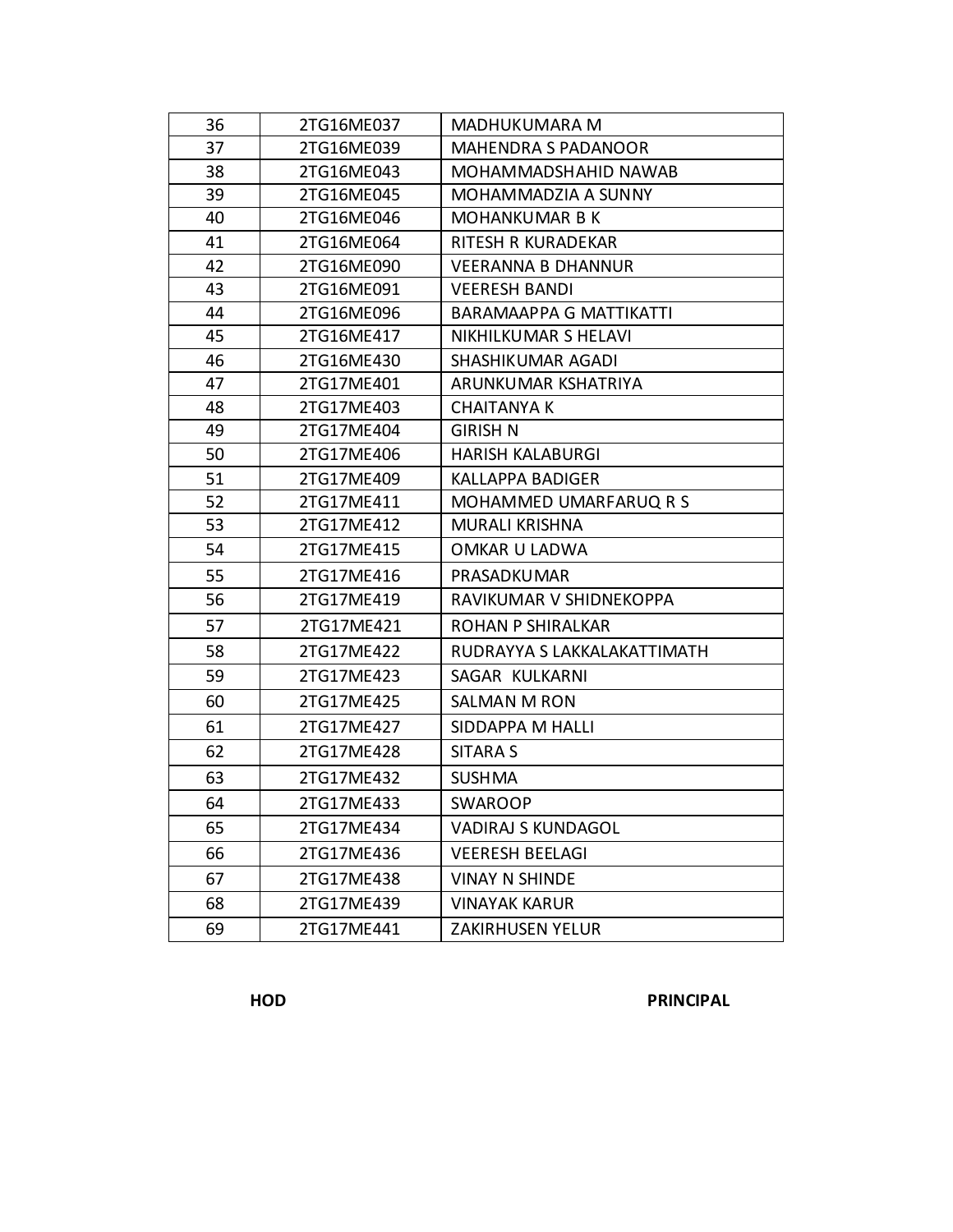

**DEPARTMENT OF MECHANICAL ENGINEERING STUDENT LIST**

**SEMSTER: - V/VI, DIVISION :-B YEAR - 2018 - 19**

| <b>ROLL NO</b> | <b>USN</b> | <b>NAME</b>                 |
|----------------|------------|-----------------------------|
| $\mathbf{1}$   | 2TG14ME030 | <b>GANESH DAIVAJNYA</b>     |
| $\overline{2}$ | 2TG14ME064 | <b>NAGARAJ B NAYAK</b>      |
| 3              | 2TG14ME080 | RAJESH C ANKALAKOTI         |
| 4              | 2TG14ME087 | S N MANOHAR                 |
| 5              | 2TG14ME095 | SANTOSH HADAGALI            |
| 6              | 2TG15ME006 | ANILKUMAR GOUDAR            |
| 7              | 2TG15ME010 | ARUNKUMAR MUSHANNAVAR       |
| 8              | 2TG15ME012 | AZMATALI A MULLA            |
| 9              | 2TG15ME022 | <b>ENOSH MALAGI</b>         |
| 10             | 2TG15ME045 | PANCHAXARAYYA V C           |
| 11             | 2TG15ME047 | PAVANKUMAR B C              |
| 12             | 2TG15ME051 | <b>RAHEEM M GOUNDI</b>      |
| 13             | 2TG15ME073 | <b>SAMEER S GRAMPUROHIT</b> |
| 14             | 2TG15ME079 | SHARANABASAVA M B           |
| 15             | 2TG15ME081 | <b>SHIDDALINGASHWAR</b>     |
| 16             | 2TG15ME103 | <b>VINAYAK CHALAGERI</b>    |
| 17             | 2TG16ME005 | <b>ABHISHEK MUNAVALLI</b>   |
| 18             | 2TG16ME016 | ARUNKUMAR MEGUR             |
| 19             | 2TG16ME023 | <b>D VISHAL</b>             |
| 20             | 2TG16ME034 | KIRANKUMAR PATIL            |
| 21             | 2TG16ME041 | MANIKANTHA KADAPPANAVAR     |
| 22             | 2TG16ME048 | MUZAFFAR AHMED B MULLA      |
| 23             | 2TG16ME049 | NAGENDRA S HADIMANI         |
| 24             | 2TG16ME050 | NEELAPPA KENCHANNAVAR       |
| 25             | 2TG16ME052 | PANCHAKSHARI V PATTADAKALL  |
| 26             | 2TG16ME053 | <b>PARVEEZ AHMED</b>        |
| 27             | 2TG16ME055 | PRAMOD S BASAVRADDER        |
| 28             | 2TG16ME056 | PRASHANTKUMAR HAGEDAL       |
| 29             | 2TG16ME057 | PRATAP KADEMANI             |
| 30             | 2TG16ME060 | RAGHAVENDRA                 |
| 31             | 2TG16ME061 | RAGHVENDRA V MUJUMDAR       |
| 32             | 2TG16ME062 | RAJESAB A BADEKHANAVAR      |
| 33             | 2TG16ME068 | <b>SAGAR S BANNUR</b>       |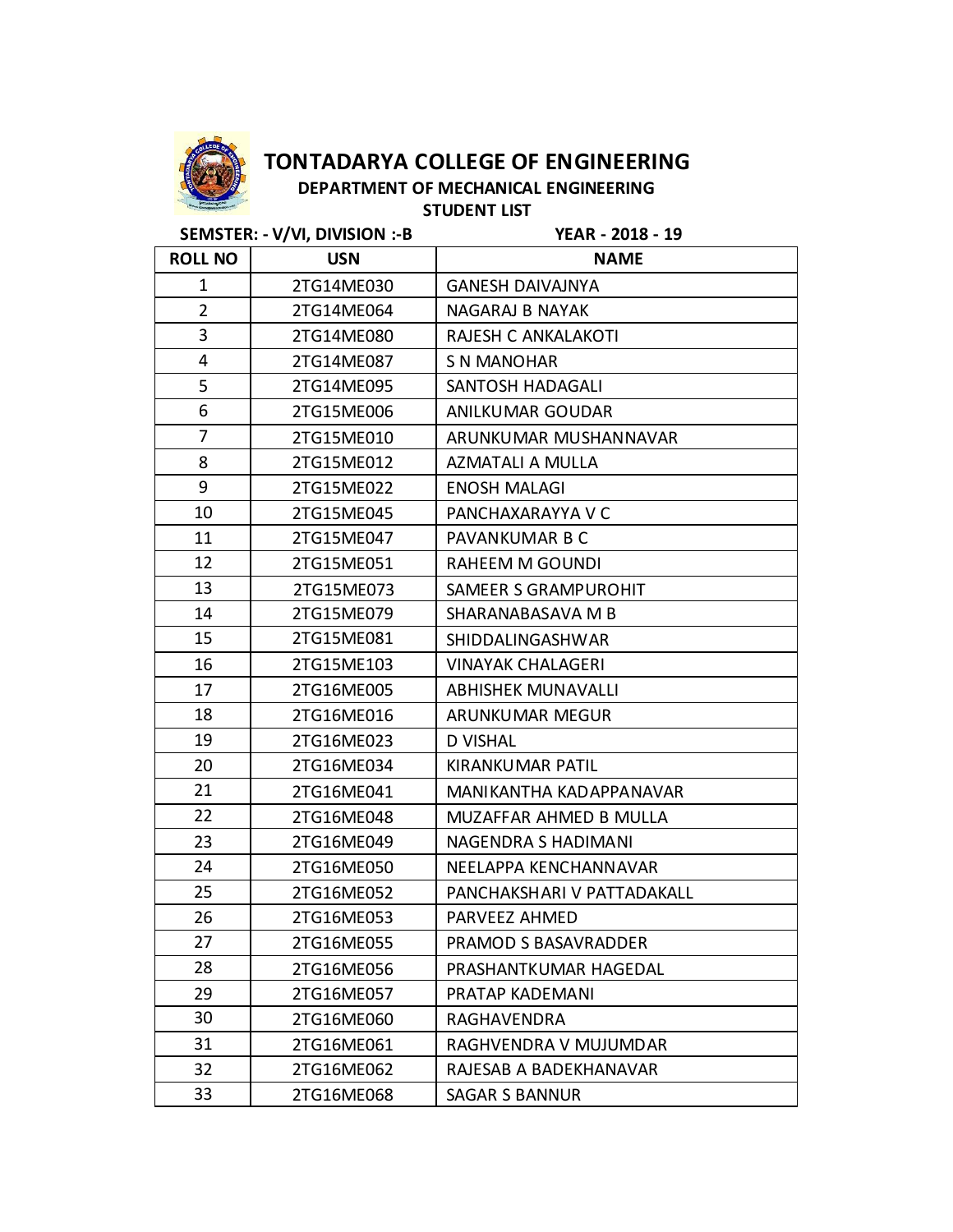| 34                      | 2TG16ME069 | SAGAR G UPANAL                  |
|-------------------------|------------|---------------------------------|
| 35                      | 2TG16ME071 | SANGAYYA K HIREMATI             |
| 36                      | 2TG16ME073 | SANTOSH B TORVI                 |
| 37                      | 2TG16ME074 | SAYYEDMAHBOOB KHAZI             |
| 38                      | 2TG16ME075 | SHARANAPPA K ANNIGERI           |
| 39                      | 2TG16ME076 | <b>SHARIF CHANDRU CHANNAPUR</b> |
| 40                      | 2TG16ME077 | SHASHIDHAR P SALIMATH           |
| 41                      | 2TG16ME080 | SHIVANANDA T SUBANAPPAGOL       |
| 42                      | 2TG16ME082 | SHRINIVAS V SOMARADDER          |
| 43                      | 2TG16ME083 | SIDDALINGAYYA J HIREMATH        |
| 44                      | 2TG16ME084 | <b>SIDDU HULLOLI</b>            |
| 45                      | 2TG16ME085 | SOMESHWAR J SEJAWADAKAR         |
| 46                      | 2TG16ME086 | <b>SOURABH S KOTAGI</b>         |
| 47                      | 2TG16ME087 | <b>SUNIL D GURAKER</b>          |
| 48                      | 2TG16ME089 | TULASINATHSA V BAKALE           |
| 49                      | 2TG16ME092 | VINAY B JOSHI                   |
| 50                      | 2TG16ME093 | <b>VINAYAK P HANJAGI</b>        |
| 51                      | 2TG16ME094 | <b>VINAYAK M ULLEGADDI</b>      |
| 52                      | 2TG16ME095 | YALLALING S ITNAL               |
| 53                      | 2TG16ME413 | <b>MANJUNATH N</b>              |
| 54                      | 2TG16ME422 | RAJESH KUSUGAL                  |
| 55                      | 2TG16ME433 | <b>SURENDRA YADURI</b>          |
| 56                      | 2TG16ME437 | VISHANU S LAKKANNAVAR           |
| 57                      | 2TG17ME400 | <b>ABHISHEK CHACHADI</b>        |
| 58                      | 2TG17ME402 | <b>BHARAT GOPAL DHAGE</b>       |
| 59                      | 2TG17ME405 | HANUMESH HOSAMANI               |
| 60                      | 2TG17ME407 | <b>HASAN UZ ZAMA</b>            |
| 61                      | 2TG17ME408 | RAVI H                          |
| 62                      | 2TG17ME414 | NINGAPPA GANIGER                |
| 63                      | 2TG17ME417 | Raja V                          |
| 64                      | 2TG17ME426 | <b>SHARANU D RADDER</b>         |
| 65                      | 2TG17ME430 | <b>SUNILRDDI T HOMBAL</b>       |
| 66                      | 2TG17ME431 | <b>SURENDRAGOUDA</b>            |
| 67                      | 2TG17ME435 | <b>VAIBHAV K MULE</b>           |
| 68                      | 2TG17ME437 | <b>VENKATESHA</b>               |
| 69                      | 2TG17ME440 | <b>VINODKUMAR</b>               |
| <b>GATE SCHEME 2018</b> |            |                                 |
| 70                      | 2TG14ME007 | <b>AKSHAY A TIRLAPUR</b>        |
| 71                      | 2TG14ME117 | <b>VINAYAK S TALIKOTI</b>       |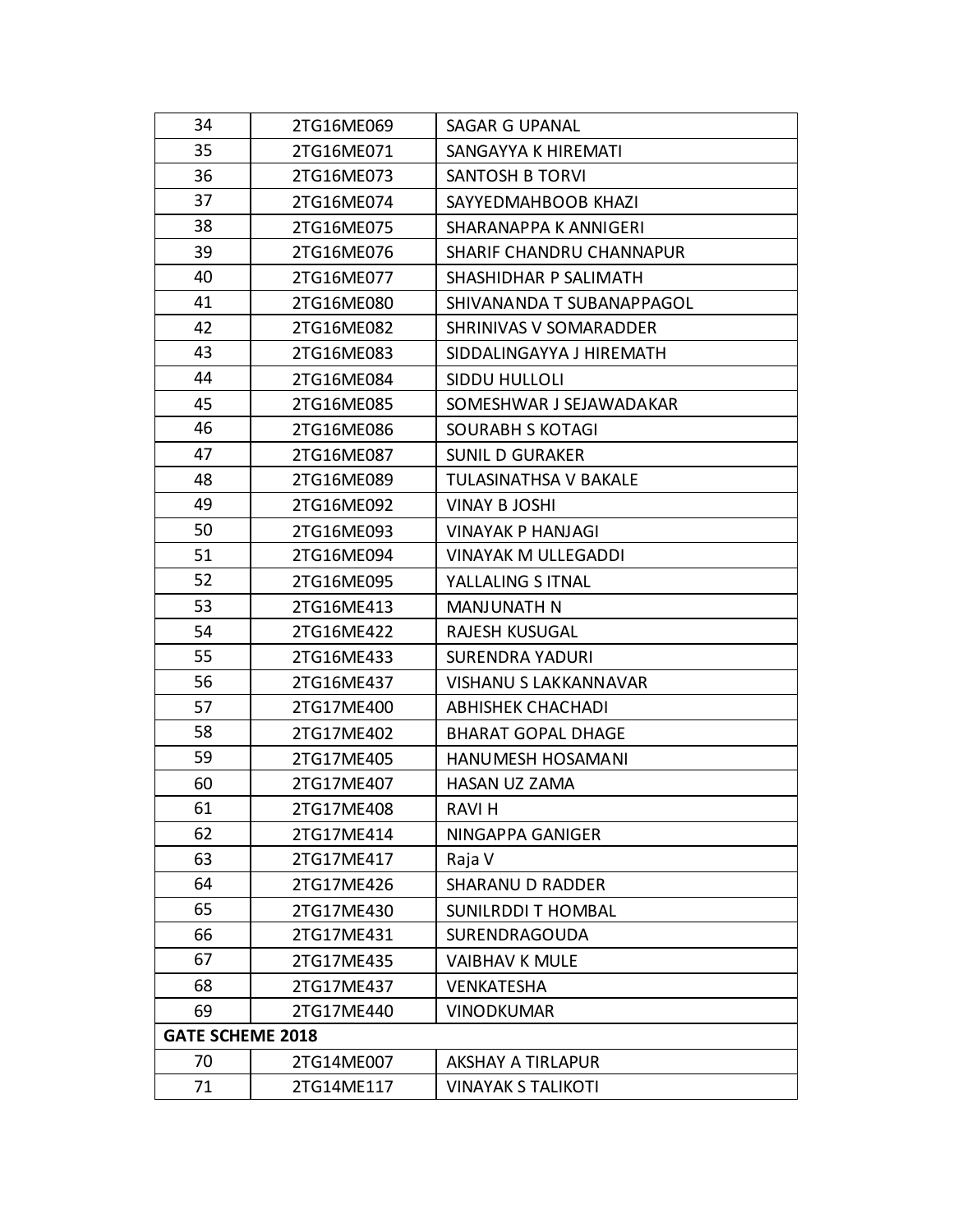| - - | 2TG15ME090 | SOHAIL AKKIALUR           |
|-----|------------|---------------------------|
|     | 2TG16ME058 | <b>PRAVEEN S NARAGUND</b> |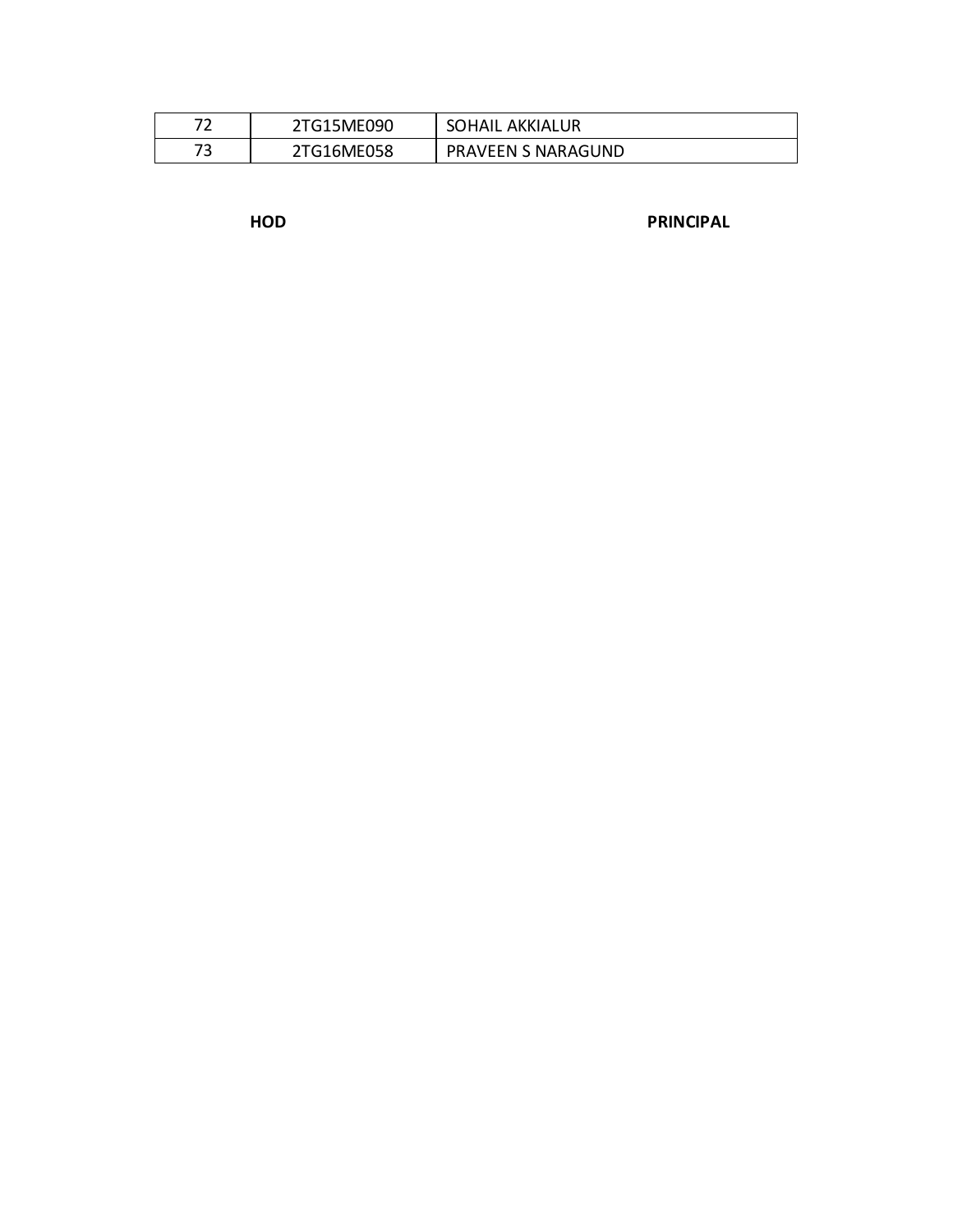

**TONTADARYA COLLEGE OF ENGINEERING DEPARTMENT OF MECHANICAL ENGINEERING STUDENT LIST**

|                | SEMSTER - VII/VIII, DIVISION - A | YEAR - 2018 - 19              |
|----------------|----------------------------------|-------------------------------|
| <b>ROLL NO</b> | <b>USN</b>                       | <b>NAME</b>                   |
| $\mathbf{1}$   | 2TG11ME350                       | <b>GURUNATH P PAWAR</b>       |
| $\overline{2}$ | 2TG14ME004                       | ABHISHEK M T                  |
| 3              | 2TG14ME065                       | <b>NAVEEN C BADIGER</b>       |
| 4              | 2TG15ME001                       | <b>ABHINADAN S AMBIGER</b>    |
| 5              | 2TG15ME002                       | <b>ABHISHEK G GADAGIN</b>     |
| 6              | 2TG15ME003                       | ABHISHEK R BADIGANNAVAR       |
| 7              | 2TG15ME005                       | ANIL BASAPPA GOLASANGI        |
| 8              | 2TG15ME008                       | APPANNA D HOTTI               |
| 9              | 2TG15ME009                       | <b>ARUN K SUDI</b>            |
| 10             | 2TG15ME013                       | <b>BASAVARAJ HUNNALLI</b>     |
| 11             | 2TG15ME014                       | BASAVARAJ MADIWALAR           |
| 12             | 2TG15ME015                       | <b>BHARATRAJ S WADAWADAGI</b> |
| 13             | 2TG15ME016                       | BIRADAR SHEKHAR APPASAHEB     |
| 14             | 2TG15ME027                       | JAGADISHKUMAR TAAK            |
| 15             | 2TG15ME029                       | <b>KARTHIK S HOSUR</b>        |
| 16             | 2TG15ME032                       | <b>MAHANTESH C NEKAR</b>      |
| 17             | 2TG15ME034                       | <b>MALLIKARJUN KAVALOOR</b>   |
| 18             | 2TG15ME035                       | <b>MANJUNATH MUSARI</b>       |
| 19             | 2TG15ME036                       | <b>MANJUNATH H ABBIGERI</b>   |
| 20             | 2TG15ME037                       | MAQBOOL AHEMAD B MULLA        |
| 21             | 2TG15ME039                       | <b>NAVEEN KALABURGI</b>       |
| 22             | 2TG15ME040                       | <b>NIKHIL K BENDRE</b>        |
| 23             | 2TG15ME041                       | <b>NIKHIL V PATIL</b>         |
| 24             | 2TG15ME042                       | NINGAPPA KABADAR              |
| 25             | 2TG15ME043                       | P RAVI                        |
| 26             | 2TG15ME061                       | RANJITA A MADALLI             |
| 27             | 2TG16ME403                       | BASAVARAJ MADAR               |
| 28             | 2TG16ME404                       | C JOSHI                       |
| 29             | 2TG16ME410                       | MALLESHAPPA                   |
| 30             | 2TG16ME411                       | <b>MANJUNATH HALAKERI</b>     |
| 31             | 2TG16ME419                       | PRASHANT C C                  |
| 32             | 2TG16ME421                       | PUNEET.M.ILIGA                |
| 33             | 2TG16ME423                       | RAJESH PARIDADA               |
| 34             | 2TG16ME429                       | SHASHIDHAR ULAVAYYA SALEEMATH |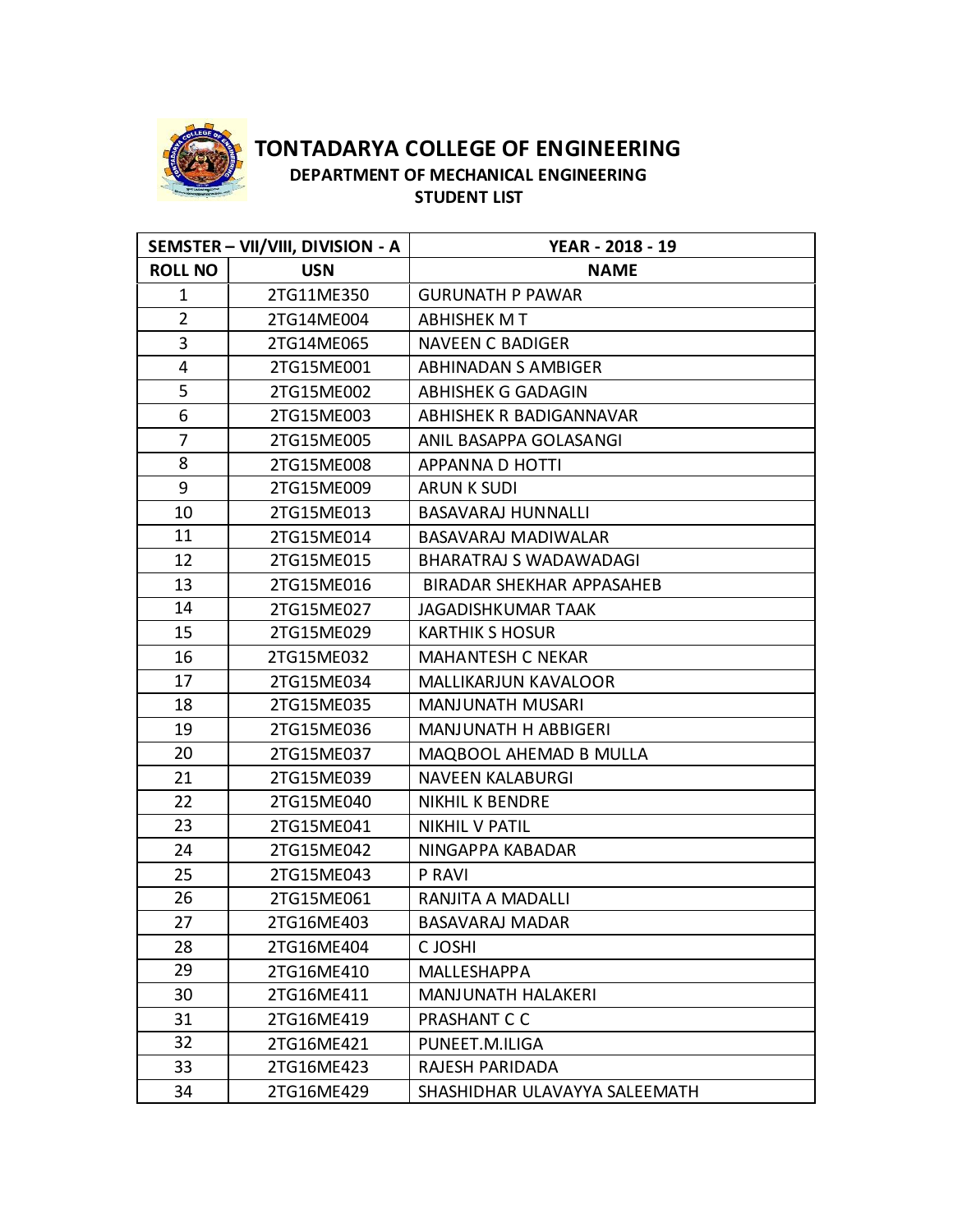| 35                       | 2TG16ME431 | <b>SIDDARTHSHIDLING</b>       |
|--------------------------|------------|-------------------------------|
| 36                       | 2TG16ME435 | <b>VENKATESH R GOUDAR</b>     |
| 37                       | 2TG16ME436 | VIJAYAKUMAR KAMMAR            |
| <b>GATE SCHHEME 2018</b> |            |                               |
| 38                       | 2TG16ME402 | ASIFALI J BALLARI             |
| 39                       | 2TG16ME426 | SANTOSHAGOUDA H SANKANAGOUDRA |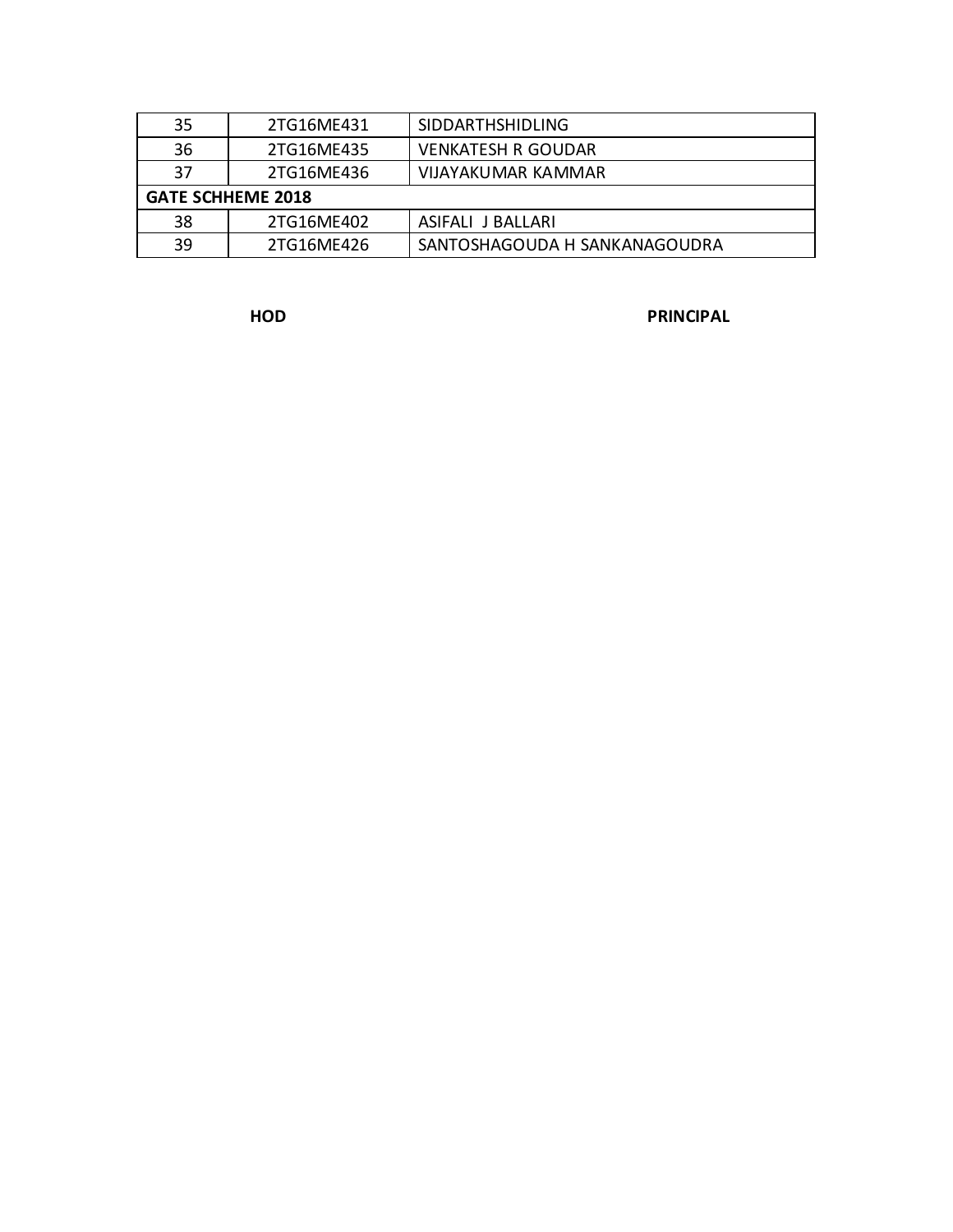

**DEPARTMENT OF MECHANICAL ENGINEERING STUDENT LIST**

| SEMSTER - VII/VIII, DIVISION - B |            | YEAR - 2018 - 19               |
|----------------------------------|------------|--------------------------------|
| <b>ROLL NO</b>                   | <b>USN</b> | <b>NAME</b>                    |
| $\mathbf{1}$                     | 2TG14ME104 | SHIVAKUMAR HOSALLI             |
| $\overline{2}$                   | 2TG14ME119 | VINAYAKAGOUDA M PATIL          |
| 3                                | 2TG14ME123 | YALLALING KEMPANNA HALAJANAVAR |
| 4                                | 2TG15ME020 | DHANANJAYA S ADI               |
| 5                                | 2TG15ME044 | P SANTOSH SAGAR                |
| 6                                | 2TG15ME055 | <b>RAHUL S GIDNANDI</b>        |
| 7                                | 2TG15ME057 | <b>RAJAPPA F KUNDRAL</b>       |
| 8                                | 2TG15ME058 | RAJSHEKHAR SHALAVADI           |
| 9                                | 2TG15ME059 | <b>RAJU M PATIL</b>            |
| 10                               | 2TG15ME063 | RAVIKIRAN V RUDRASWAMIMATH     |
| 11                               | 2TG15ME068 | SACHINKUMAR C HIREMATH         |
| 12                               | 2TG15ME070 | SADASHIVA WALIKAR              |
| 13                               | 2TG15ME071 | SAGAR A BUSUGUNDE              |
| 14                               | 2TG15ME072 | <b>SAGAR M PATIL</b>           |
| 15                               | 2TG15ME075 | SANGAMESH M MATHAD             |
| 16                               | 2TG15ME077 | SANJEEV YALAWATTI              |
| 17                               | 2TG15ME078 | SANJU B CHAVADI                |
| 18                               | 2TG15ME085 | SHIVASHANTESHA                 |
| 19                               | 2TG15ME087 | SIDDESH BASAVARAJ SANNER       |
| 20                               | 2TG15ME089 | SIDDHANANDA C KANDAGAL         |
| 21                               | 2TG15ME091 | <b>SUBHASH</b>                 |
| 22                               | 2TG15ME094 | SUNILKUMAR K HALAKURKI         |
| 23                               | 2TG15ME095 | <b>SUPRITH M</b>               |
| 24                               | 2TG15ME096 | <b>TUKARAM RATHOD</b>          |
| 25                               | 2TG15ME099 | <b>VIJAY K HARVALKAR</b>       |
| 26                               | 2TG15ME100 | <b>VIKRAM LAKKUNDI</b>         |
| 27                               | 2TG15ME104 | <b>VINAYAK S KARI</b>          |
| 28                               | 2TG15ME107 | <b>VIVEKANAND D MERWADE</b>    |
| 29                               | 2TG15ME108 | YALLAPPAGOUDA                  |
| 30                               | 2TG15ME109 | ZAKEERHUSSAIN D KUDARI         |
| 31                               | 2TG16ME400 | ADARSH SURESH KOLKAR           |
| 32                               | 2TG16ME405 | <b>IMRAN GALAGALI</b>          |
| 33                               | 2TG16ME407 | <b>KARTIK KUMBAR</b>           |
| 34                               | 2TG16ME408 | MAHALING BASAPPA HUBBALLI      |
| 35                               | 2TG16ME412 | <b>MANJUNATH N BAMPALI</b>     |
| 36                               | 2TG16ME414 | MOHAMMED SAIF MANSABDAR        |